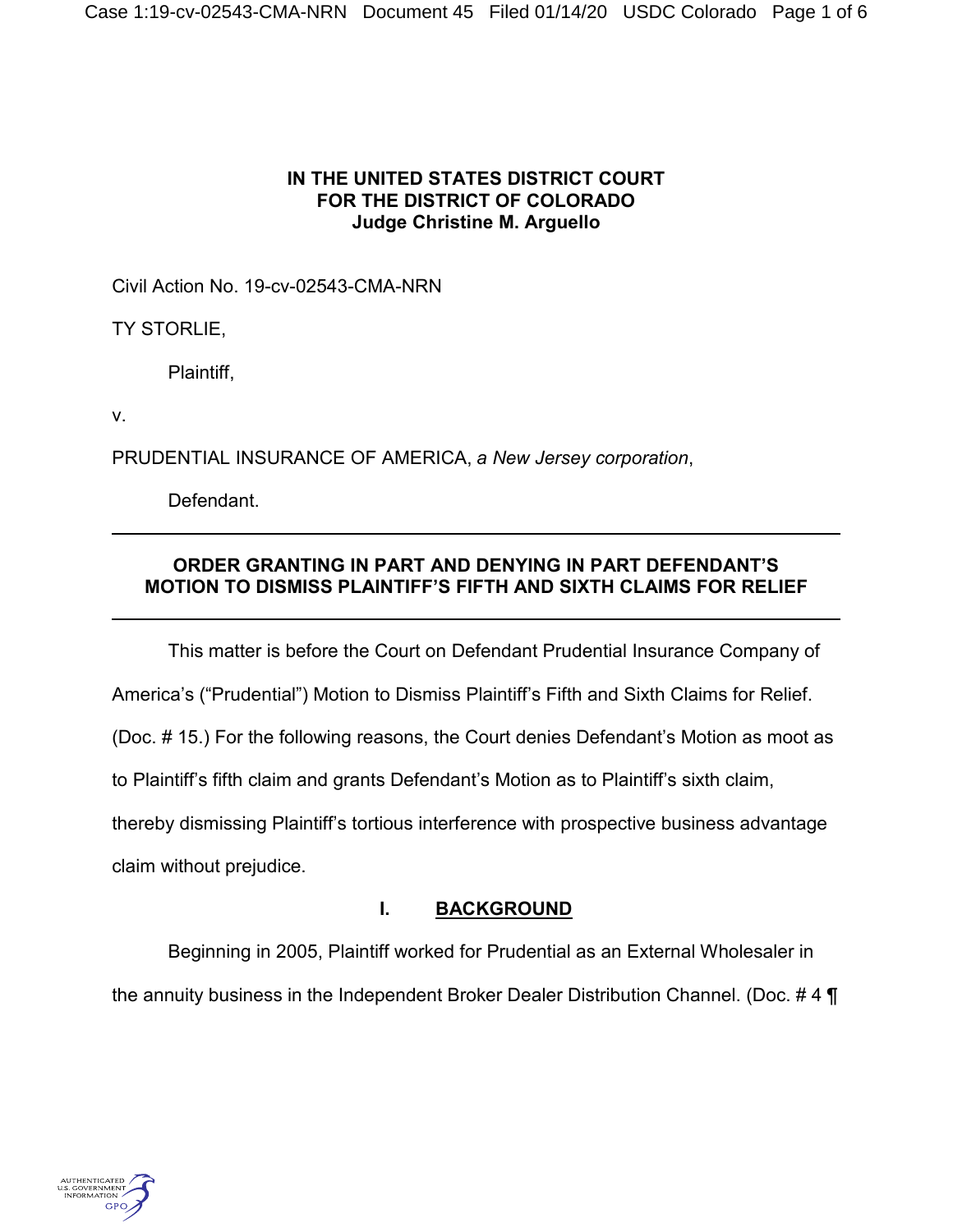9.) Plaintiff was responsible for promoting Prudential annuities products with independent financial advisors within his assigned territory. (*Id.* ¶ 14.)

In 2017, Plaintiff was 53 years old and had 18 months remaining before he was eligible for Prudential's pension program. (*Id.* ¶ 31.) In November 2017, following numerous instances of being told that his sales results were unacceptable, Plaintiff's employment was terminated. (*Id.* ¶¶ 36–65.) Following termination, Prudential filed the required "Uniform Termination Notice for Securities Industry Registration" form ("Form U5") with the Financial Industry Regulatory Authority ("FINRA"). The "Termination Explanation" on the Form U5 states: "Did not meet management's expectations. Not compliance related." (Doc. # 15-2.)

On August 9, 2019, Plaintiff filed this action in Colorado District Court for the City and County of Boulder. On September 6, 2019, Prudential removed the matter to this Court on grounds of diversity and federal question jurisdiction. (Doc. # 1.) Plaintiff's Complaint raises six claims for relief related to his termination. Relevant here, Plaintiff's fifth claim is for defamation, and his sixth claim is for tortious interference with prospective business advantage. (Doc # 4 ¶¶ 108–09.)

Defendant filed the instant Motion to Dismiss Plaintiff's Fifth and Sixth Claims for Relief (Doc. # 15), and Plaintiff filed a Response (Doc. # 22). Subsequently, the Parties filed a Joint Motion to Dismiss Plaintiff's Fifth Claim for Relief and Amend the Pleading. (Doc. # 34.) In the Joint Motion, the Parties stipulated to the dismissal of Plaintiff's fifth claim for relief—defamation—without prejudice. The Court granted the Joint Motion as to Plaintiff's fifth claim and dismissed it without prejudice. (Doc. # 35.)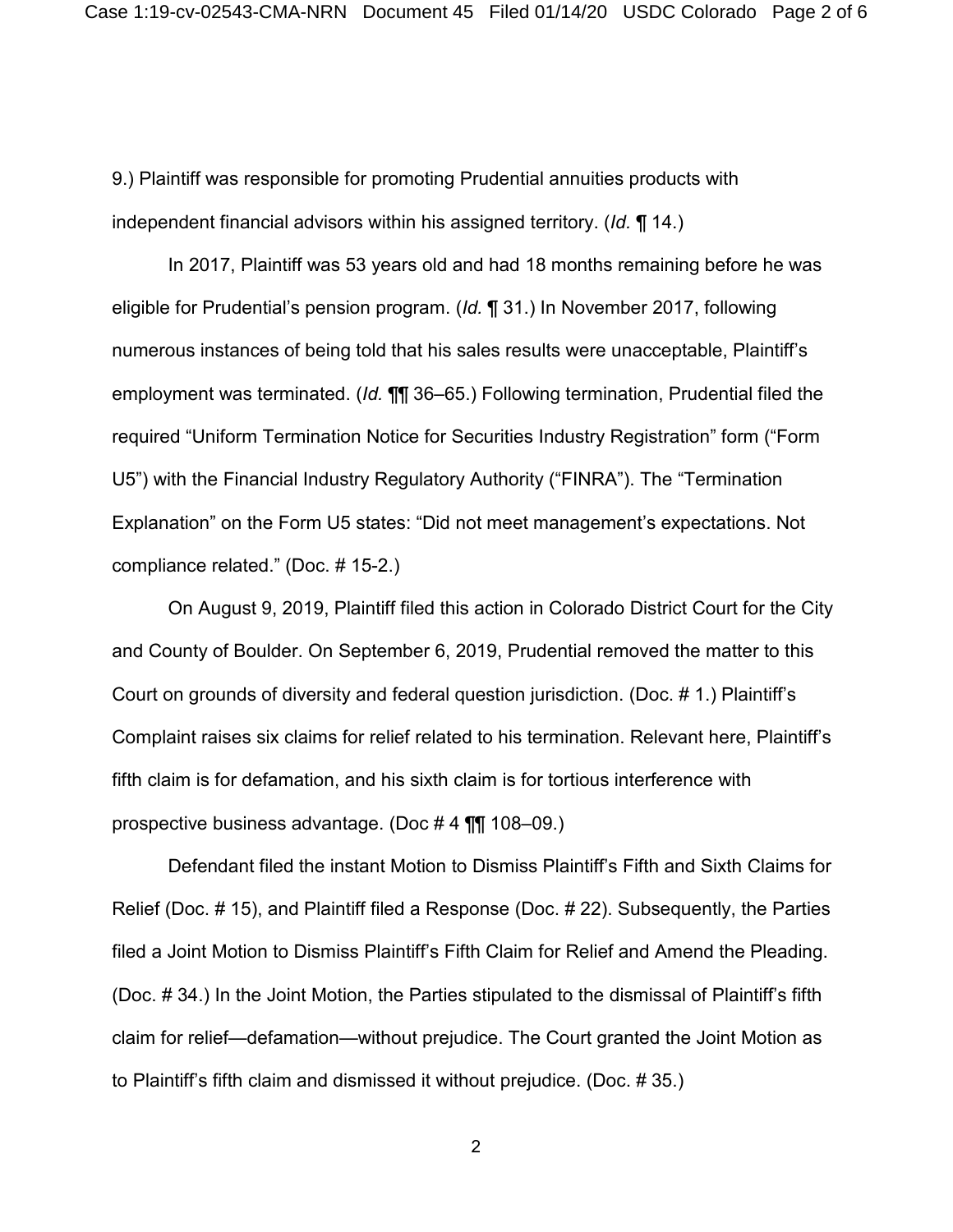In his Response to Defendant's Motion to Dismiss, Plaintiff requested leave to amend his Complaint. (Doc. # 22 at 7) ("if the Court believes that the Sixth Claim for Relief has not been sufficiently pled, [Plaintiff] seeks leave of Court to amend its Complaint to address this concern."). On December 5, 2019, the Court denied, without prejudice, Plaintiff's Motion for Leave to Amend for failure to comply with Local Rule of Civil Procedure 7.1, which provides that "[a] motion shall not be included in a response or reply to the original motion. A motion shall be filed as a separate document." (Doc. # 41); D.C.COLO.LCivR 7.1(d). The Court reserved judgment on Defendant's Motion to Dismiss and allowed Plaintiff another opportunity to file a Motion for Leave to Amend that complies with Local Rules of Civil Procedure 7.1 and 15.1. (Doc. # 41.) Plaintiff did not renew his Motion for Leave to Amend prior to the deadline set by the Court, prompting the Court to address the instant matter.

#### **II. LEGAL STANDARDS**

### **A. RULE 12(b)(6)**

Federal Rule of Civil Procedure 12(b)(6) provides that a party may move to dismiss a claim for relief in any pleading for "failure to state a claim upon which relief can be granted." A claim will survive a Rule 12(b)(6) motion to dismiss only if the complaint "contains 'enough facts to state a claim to relief that is plausible on its face." *Ridge at Red Hawk, L.L.C. v. Schneider*, 493 F.3d 1174, 1177 (10th Cir. 2007) (quoting *Bell Atl. Corp. v. Twombly*, 550 U.S. 544, 570 (2007)). A claim is subject to dismissal if it fails to state the required elements for a cause of action. *See Burnett v. Mortg. Elec. Registration Sys., Inc.*, 706 F.3d 1231,1235 (10th Cir. 2013). A claim that simply uses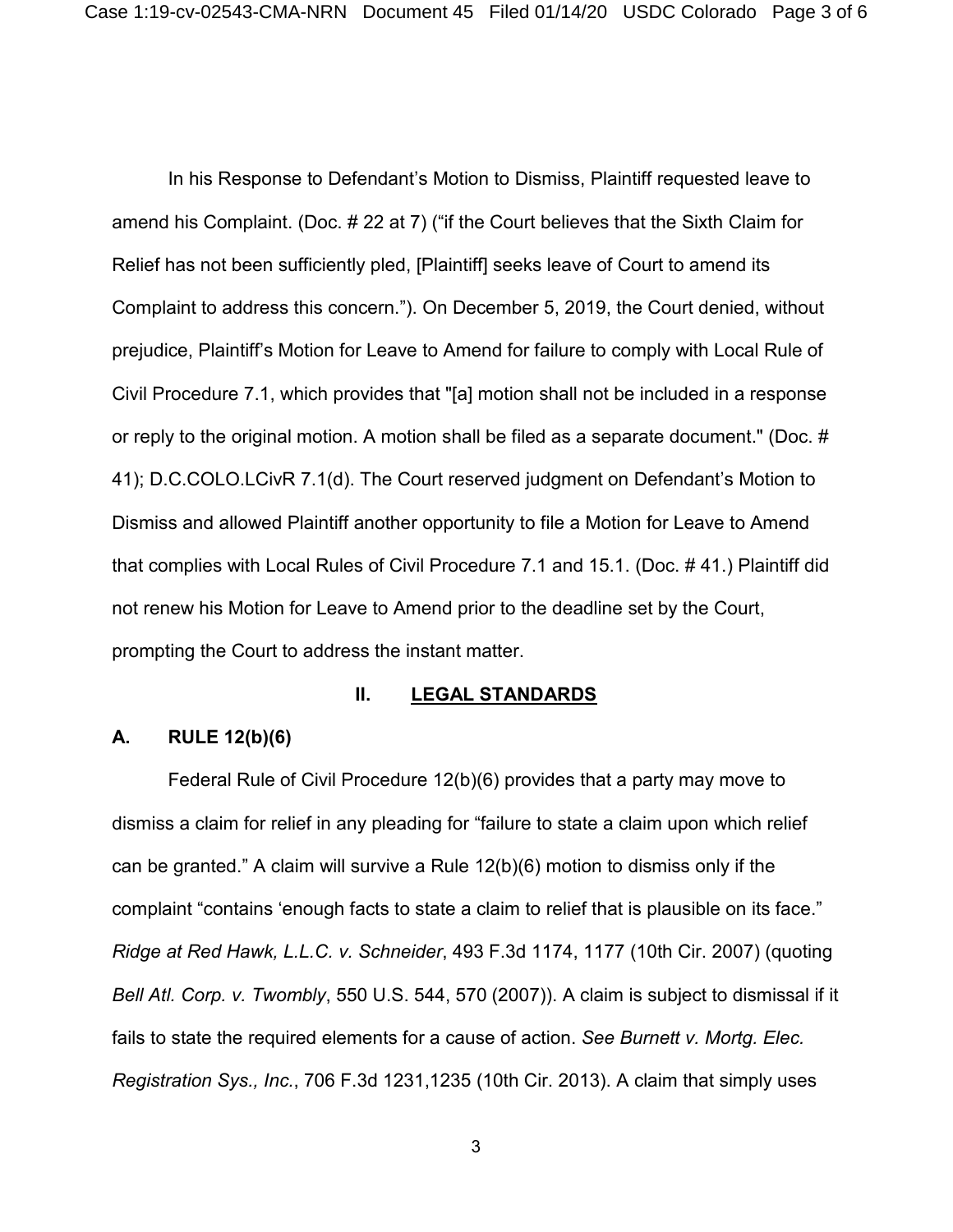"labels and conclusions" or "a formulaic recitation of the elements of a cause of action will not do." *Ashcroft v. Iqbal*, 556 U.S. 662, 668 (2009) (citing *Twombly*, 550 U.S. 544, 555).

### **B. TORTIOUS INTERFERENCE WITH PROSPECTIVE BUSINESS ADVANTAGE**

Under Colorado law, in order to state a claim for tortious interference with prospective business advantage, a plaintiff must allege: (i) there was a prospective contractual relation with a third party that was reasonably likely to result in the formation of a contract; (ii) Defendant interfered with that prospective relation, thereby preventing the formation of the contract; (iii) such interference was intentional; (iv) the interference was accomplished by the use of improper means; and (v) harm was suffered as a result. *Wolf Auto Ctr. Sterling, LLC v. Schadegg*, No. 15-CV-01035-MSK-KLM, 2016 WL 10570867, at \*2 (D. Colo. Oct. 31, 2016); *see also Hertz v. Luzenac Group, Inc.*, 576 F.3d 1103, 1119 (10th Cir. 2009).

#### **III. ANALYSIS**

Defendant moves the Court to dismiss Plaintiff's fifth and sixth claims for relief. (Doc. # 15.) However, the Parties stipulated to the dismissal of Plaintiff's fifth claim (Doc. # 34), and the Court dismissed that claim without prejudice (Doc. # 35). The instant Motion is thus denied as moot to the extent it moves the Court to dismiss Plaintiff's fifth claim. The Court now addresses the remainder of Defendant's Motion.

Defendant seeks dismissal of Plaintiff's sixth claim for tortious interference with prospective business advantage. As discussed below, the Court grants Defendant's Motion because Plaintiff fails to establish the first two elements of tortious interference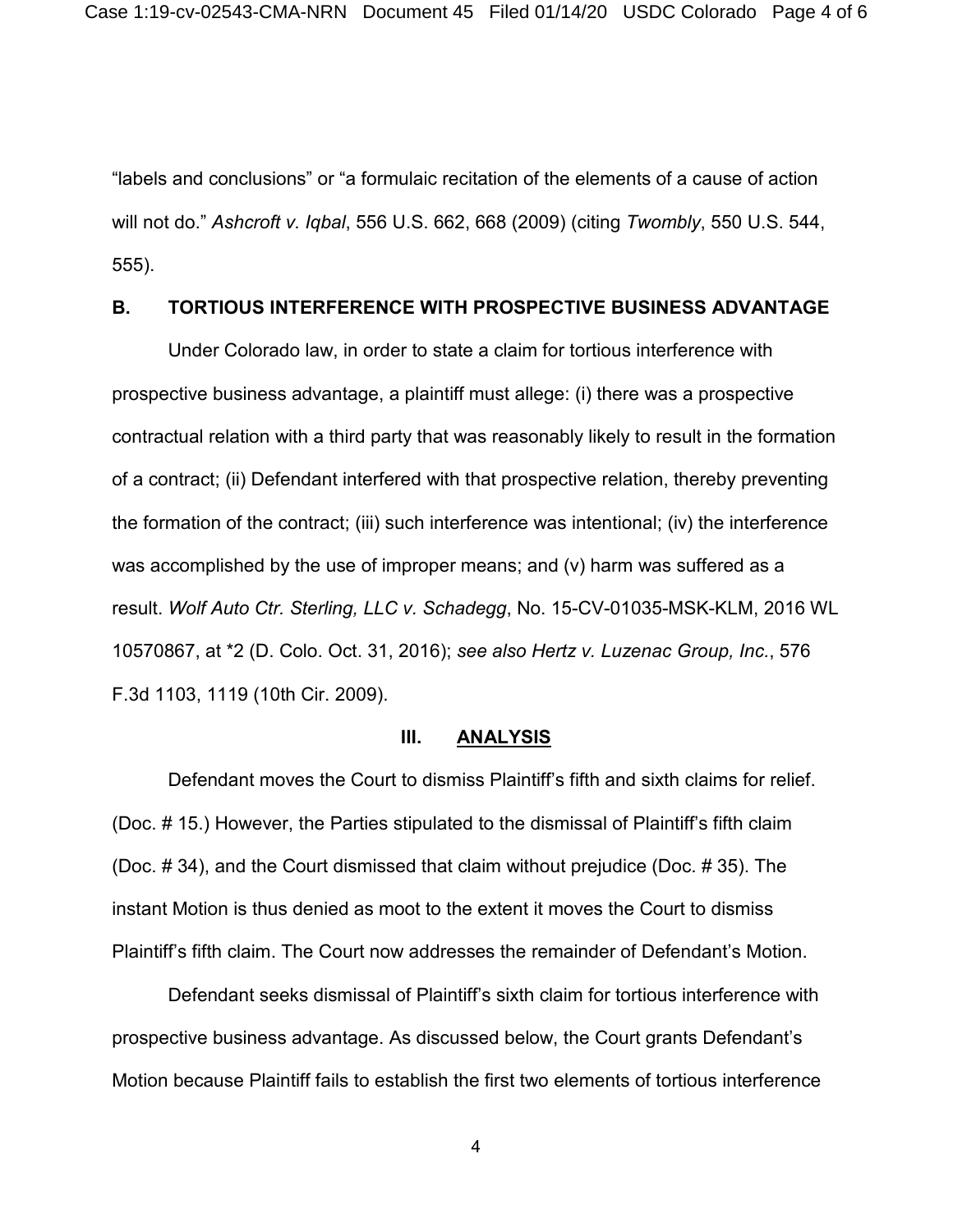with prospective business advantage—(i) there was a prospective contractual relationship with a third party, and (ii) Defendant interfered with that prospective contractual relationship, thereby preventing the formation of a contract.

The first required element for a claim of tortious interference with prospective business advantage is the existence of a prospective contractual relationship with a third party. *Wolf Auto Ctr. Sterling, LLC*, 2016 WL 10570867, at \*2. Plaintiff alleges that Defendant engaged in conduct intended to prevent Plaintiff from continuing to work in the annuities industry and that Defendant's conduct was designed to, and actually has, induced or caused third parties not to enter into an employment relationship with Plaintiff. (Doc # 4 ¶¶ 108–09.) However, Plaintiff alleges no facts to suggest the existence of any such prospective contract. Plaintiff makes no mention of a specific third party with whom a prospective contractual relationship existed. Plaintiff makes only a broad assertion that Defendant intentionally interfered with unnamed third parties in order to prevent him from working in the annuities industry. (*Id.*) Plaintiff's formulaic recitation of this element, without specific factual allegations, is insufficient. *See Iqbal*, 556 U.S. at 668 (citing *Twombly*, 550 U.S. at 555).

Moreover, the second element of a tortious interference claim requires a plaintiff to allege that a defendant interfered with a prospective contractual relationship, thereby preventing the formation of a contract. *Wolf Auto Ctr. Sterling, LLC*, 2016 WL 10570867, at \*2*.* Plaintiff, unable to demonstrate the existence of a prospective contractual relationship, consequently has not established that Defendant interfered with or prevented any prospective contract. Plaintiff's allegation that Defendant filed Form U5 to